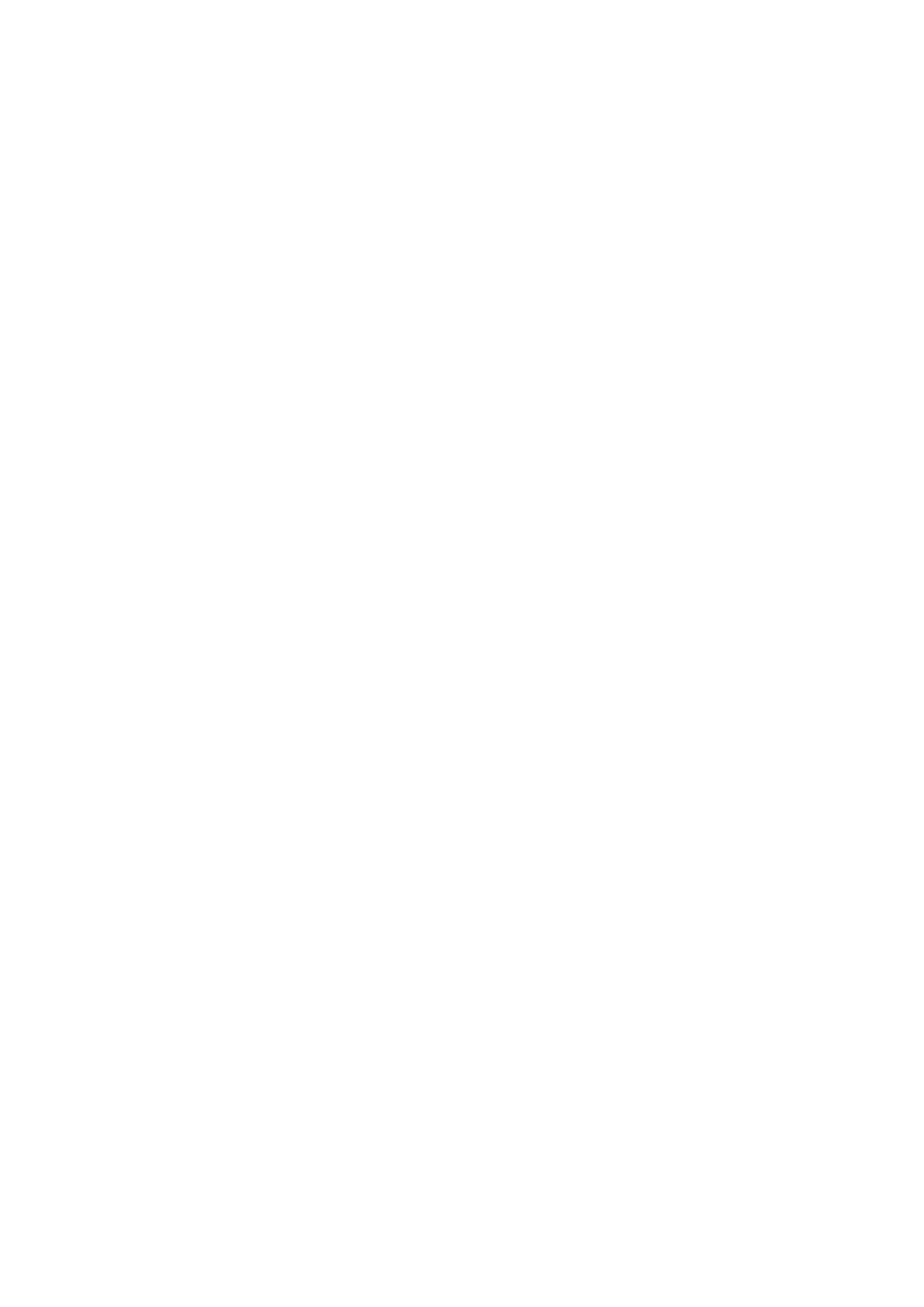#### *CSL Technical Report No. x/2008*

### The Hexor robot control software.<sup>∗</sup>

#### Piotr Matyasik

*AGH University of Science and Technology Department of Automatics Kraków, POLAND* ptm@agh.edu.pl

#### Piotr Ziecik

*AGH University of Science and Technology Department of Automatics Kraków, POLAND* kosmo@agh.edu.pl

> Abstract. This paper presents the new *Hexor* control application providing Prolog level access to the robot. The details of the software design are presented. The *Embedded Prolog Platform* is introduced as a middle layer between the C code and Prolog providing basic Real-Time support and simplifying application development. Motivations and differences from the original design are discussed.

Keywords: Mobile robots, Hexor, Prolog, EPP, Embedded Systems, Prolog, Linux.

## 1 Introduction

*HexorII* is an autonomous 6-legged intelligent robot developed by *Stenzel* (www.stenzel.com. pl) company for educational purposes. It runs the Bascom AVR [6] based code on its main board and win32 application on the host computer. Robot application allows to control basic functions of the machine, like movement, head position, broadcasting and monitor data from the sensors. The *ActiveX* control is also provided for controlling Hexor from custom made applications. Unfortunately, that limits its usage to software platforms supporting it.

An alternative to the mentioned earlier *ActiveX* component is presented below [5] [4]. It is the C language library providing a set of functions for controlling the robot. Moreover, additional layers build on top of it are introduced witch allows for writing Hexor's programs in Prolog.

The following sections present *Hexor* itself: The C language control library with detailed API specification, the EPP helper component, the Prolog layer and finally, some examples.

## 2 The Hexor robot

Hexor is a modular, metal-based construction which can be easily extended by additional components. It has a scorpion like shape with characteristic bended tail. On top of the tail, the camera and sonar are mounted, which can be positioned by two servos. The video and sound from the camera are transmitted to the host computer by the radio. The sonar mounted with the camera can measure distance to objects from 3 to 300 cm.

<sup>∗</sup>The paper is supported by the *Hekate* project.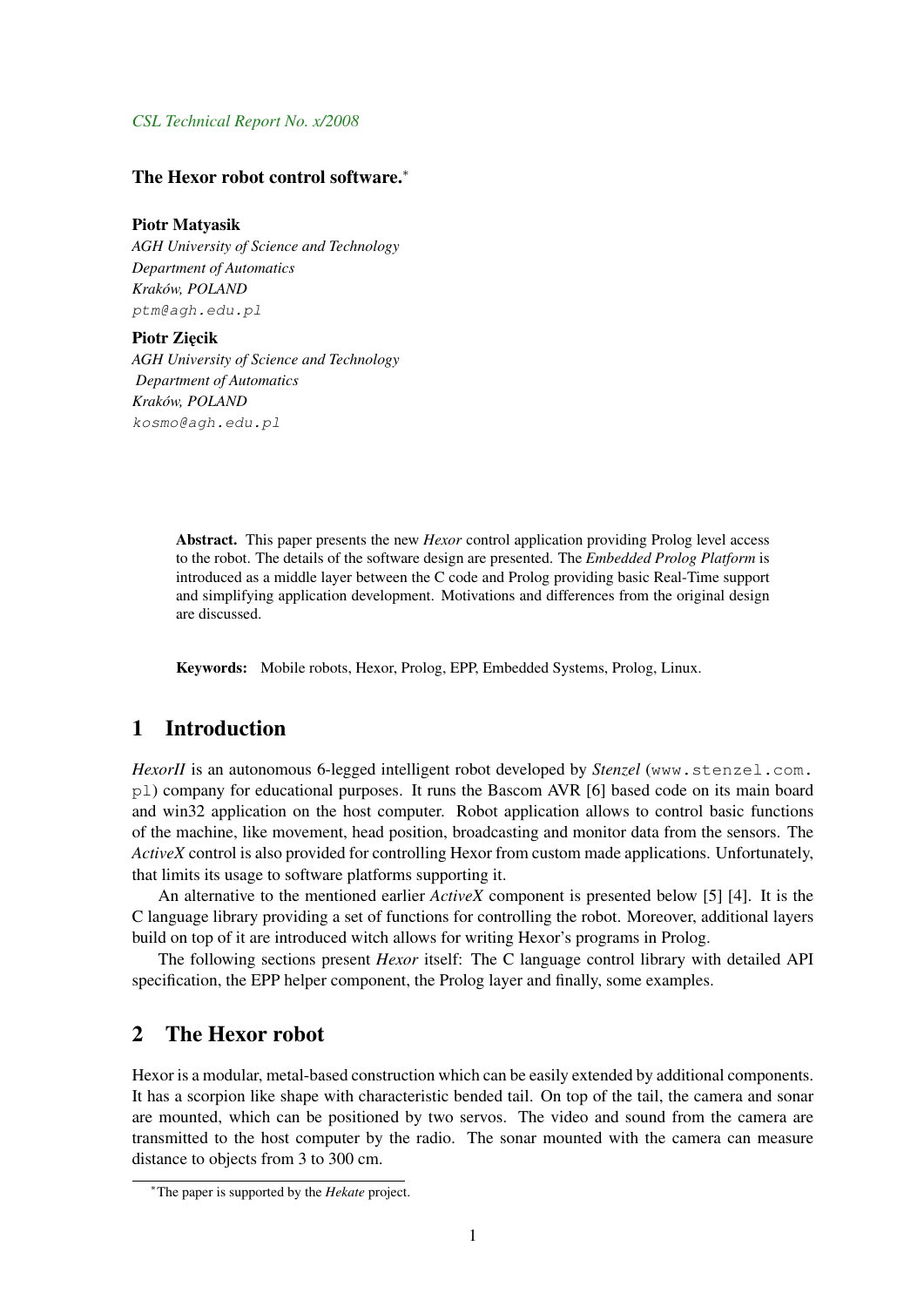The robot is moved by only three servos: one for tilt, two for forward and backward leg moving. With this kind of mechanical construction Hexor executes *the fast insect movement algorithm* [8].

Hexor is fitted with four infrared proximity sensors; three mounted at the back, and one mounted at the front, where there are also two touch sensors (tentacles).

The electronic design consists of:

- power source (valve regulated lead acid battery)
- DC/DC converters
- main board

The electronic board fitted on Hexor's hull is equipped with three microcontrollers. The main microcontroller is ATmega128 [1]. The tasks of that chip are the following:

- scanning sensors (sonar, tentacles, infrared),
- generating signals for servos (PWM),
- executing the movement algorithm,
- communicating with the host computer,
- executing higher level algorithm (obstacle avoidance, obstacle search, etc.)

The second microcontroller is ATmega8 [2]. It is a helper controller used mainly for extensions (speech synthesis, speech recognition, etc.). The third microcontroller is a part of a radio communication module. It is responsible for maintaining reliable bidirectional communication with the host computer. Every microcontroller can be easily reprogrammed using special connectors mounted on the *Hexor* main board. A proper code execution is guaranteed by the hardware watchdog chip also fitted on the board.

The control algorithm implemented in Hexor robot is presented in Figure 1. After a reset the main controller sets up *IO* ports and communication and then reads configuration data from *EEP-ROM* memory. After that, it sets servos to neutral position. From that point the robot is ready to receive commands from the host computer. After receiving a command, the robot decodes the frame and executes appropriate action. After completing an action, the robot sends a confirmation frame, possibly with some data. The movement related command is an exception to that rule. If such a command is received, the robot confirms command with *ACK* frame and then starts to move. While moving *Hexor* does not respond to commands until a full step is made.

The software for Hexor is written with the BascomAVR [6] Basic dialect. It relies on its predefined procedures for:

- serial communication (UART),
- *I2C* bus procedures,
- servo control,
- time measurement. Such approach allows for very fast program development. Unfortunately, this approach does not allow the robot to perform multiple tasks simultaneously.

## 3 EPP

The EPP [7] consists of the three major parts: the Prolog interpreter with an appropriate *Prolog Abstraction Layer*, two *Call Engines* synchronous and asynchronous as well as the *real-time supervisor*. Connections and dependencies between these are illustrated in Figure 2.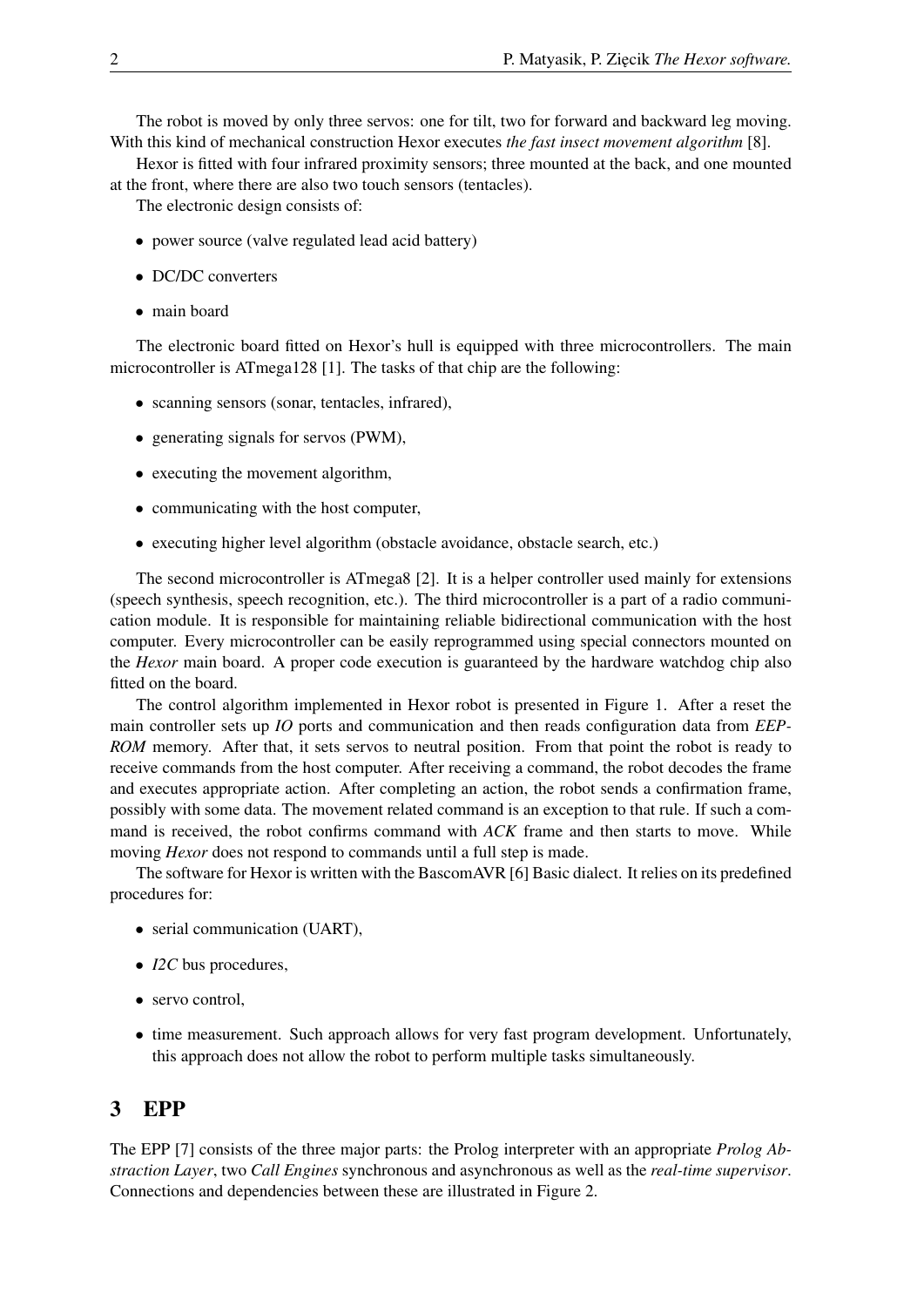

Figure 1: The algorithm of Hexor robot.

#### 3.1 Prolog Abstraction Layer

The Prolog Abstraction Layer is required because major differences in the Prolog implementations exist. Everyone provides their own API for interfacing with other programming languages, with their own data types and calling scheme. For example, in *SWI-Prolog* data exchange between Prolog and C is provided through universal data type ( $\tan \tau$ ) converted to C data type by a programmer. A different approach is presented by *GNU Prolog* which makes conversion automatic by restricting types used in predicates while communicating with a low level language. There are also differences in provided features, like *Constraint Logic Programming* (not supported by all interpreters).

The PAL unifies Prolog  $\leftrightarrow$  C API used by EPP itself, and software based on it, making them independent from Prolog implementations. Additionally, it provides an automatic data conversion with one exception: C functions exported to Prolog as predicates use universal data types.

The API provided by PAL is simpler than the ones exported by the Prolog interpreters. As a results of internal checks, it is also more resistant to the programmer's mistakes. Wrong usage simply generates an error and does not destabilize a platform in opposition to standard Prolog  $\leftrightarrow$  C interfaces, where small error often causes full application crash.

## 3.2 Call Engines

The EPP contains two call engines, asynchronous and synchronous, one for each call type. Synchronous calls block calling thread or process. Asynchronous does not block them but works similarly to interrupts. All calls to the Prolog engine are prioritized. The details about the execution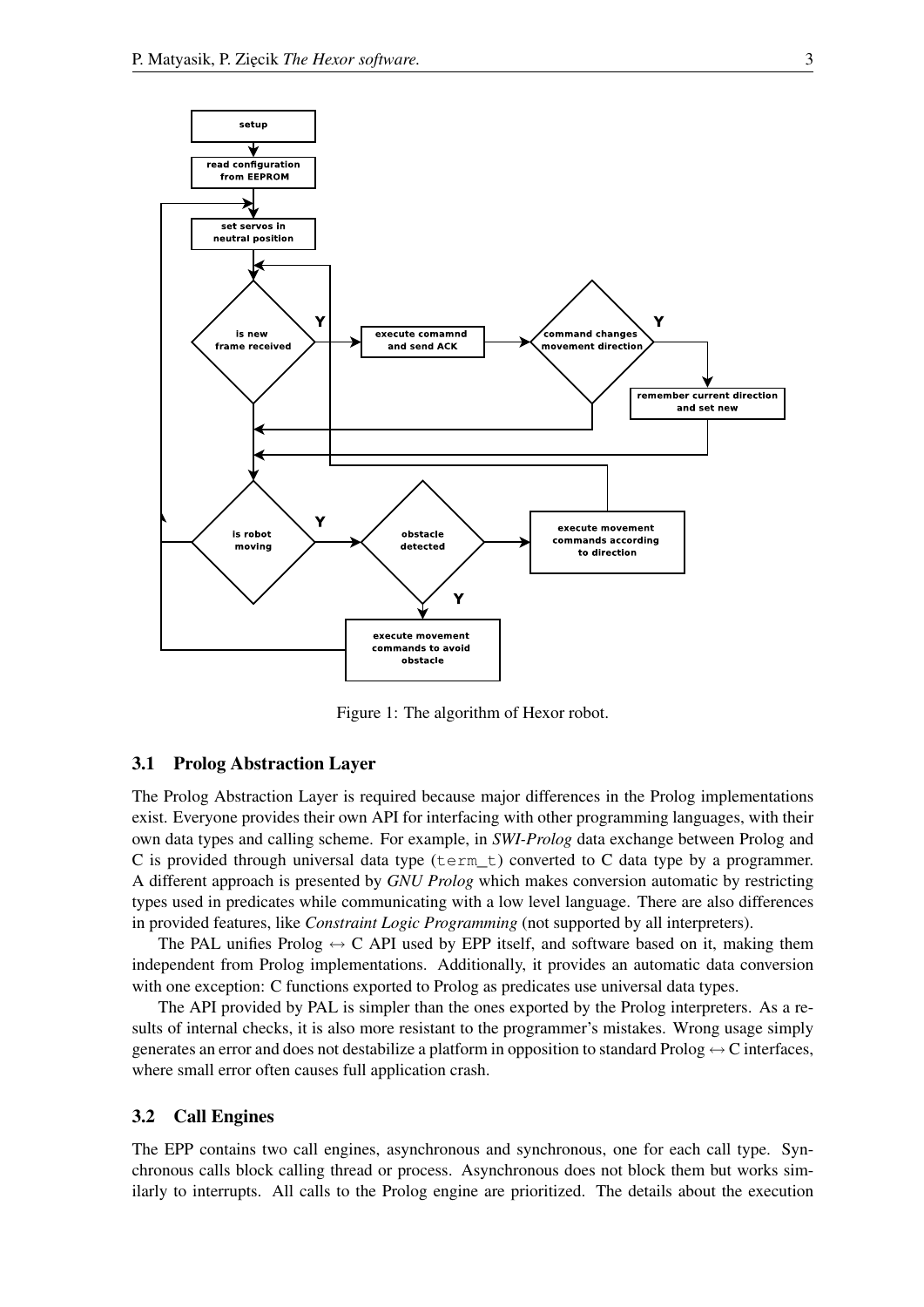

Figure 2: EPP Architecture

scheduling are presented in section 3.3.

The synchronous call engine uses the asynchronous facility to make a call with a specified priority. If an application does not require real-time capabilities, calls may be executed directly through the PAL.

The asynchronous engine uses the real-time supervisor for executing calls. After the execution, data generated by the call can be obtained through a callback function or via predicate written in C and executed from Prolog. The EPP's system asynchronous calls can carry data in opposition to interrupts.

## 3.3 Real-Time Supervisor

The *Real-Time Supervisor*, presented in detail in Figure 3, is the most important part of EPP. It provides support for the parallel and asynchronous call execution and adds real-time capabilities to Prolog. The *Real-Time Supervisor* relies on multithreading support in Prolog. In most implementations, every thread is a separate Prolog interpreter working on a common prolog code. The internal states of the interpreters are not shared, however, facts database is automatically synchronized at the end of each query (see Figure 4).

Unlike other real-time Prologs which are written in real-time environment and limited in functionality, the *Real-Time Supervisor* is constructed in a different way. It uses a normal and fully featured Prolog implementation with multithreading support. Secondly, it routes calls with a given priority to the adequate thread (engine). As a result, the real-time operating system can transparently manage the Prolog execution, without any modification of the Prolog interpreters.

For example, in a system with two thread priorities, *high* and *low*, EPP is executing the *low* priority call in the *low* priority thread. When the user requests a *high* priority call, the *Real-Time Supervisor* will route it to the *high* priority thread with the attached Prolog engine. Operating system gives this call more system resources suspending the *low* priority thread execution, and resuming it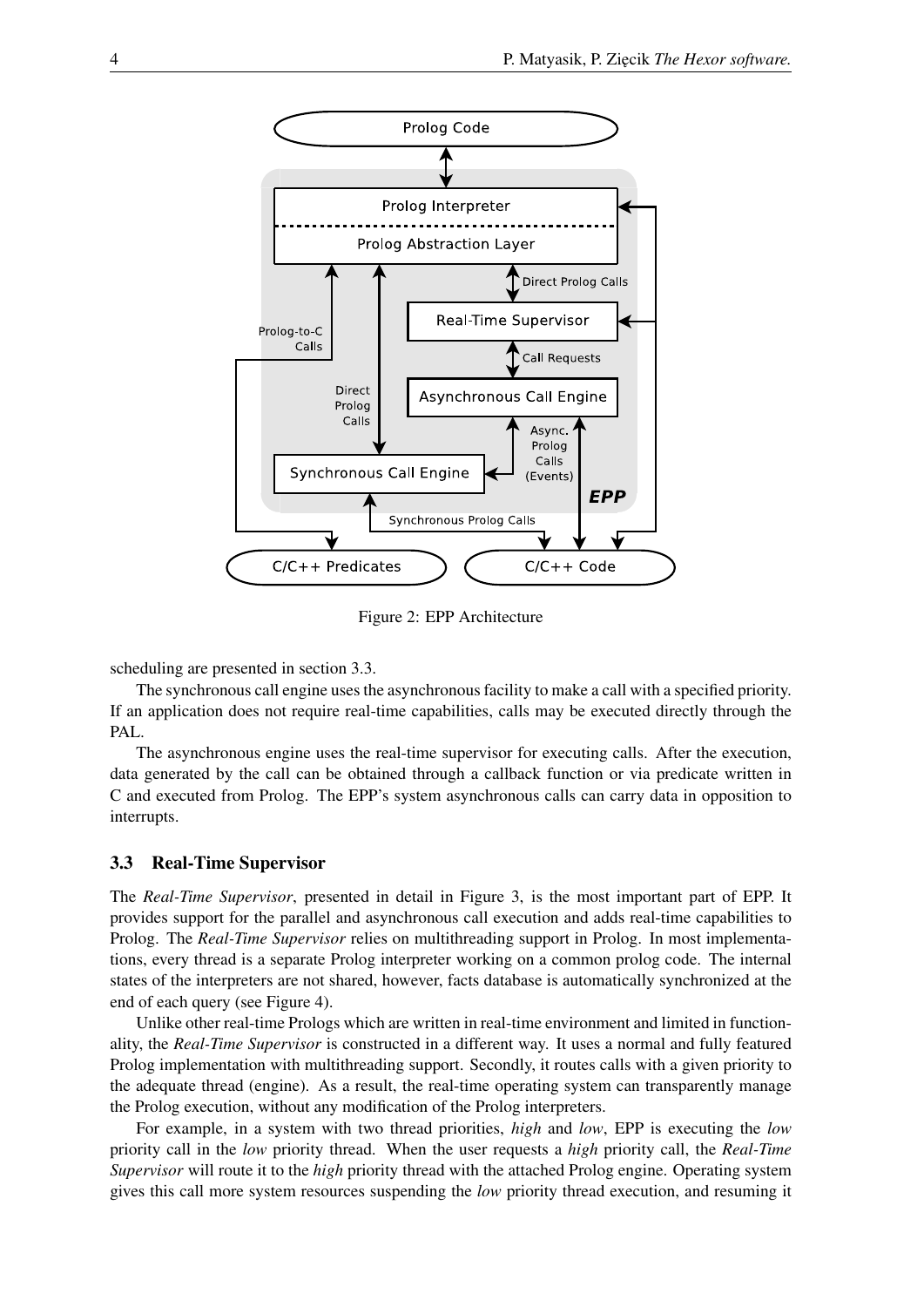

Figure 3: Real-Time Supervisor internals

back after the *high* priority call ends.

Priority to thread mapping may be other than one to one. The user can assign more than one thread to one priority (execution will be parallelized) and more than one priority to one thread. In the second case, thread will always execute the call with the highest available priority. Nevertheless, parallelized execution can be a possible source of problems because earlier query execution does not mean earlier completion.

The execution of the higher priority call may finish after the one with a lower priority depending on complexity of the given task and the amount of the data that need to be processed. This can cause errors when a low priority call uses data produced by preceding it in a short time high priority call (see Figure 4). The *Real-Time Supervisor* solves this problem by delaying the execution of calls on selected priority levels until all calls with higher or equal priorities finish.

The *Real-Time Supervisor* is working with full functionality only in multithreading environment, EPP can be used on platforms which do not support multitasking with the following limitations:

- only one Prolog call at the same time is possible,
- synchronous calls are directly executed and priorities are not supported,
- asynchronous call priorities support is limited,
- asynchronous calls are executed through a pooling mechanism.

### 3.4 Programming Interface

Programming interface exported by EPP can be divided into three groups:

1. functions providing direct access to Prolog engine internals (API exported by PAL),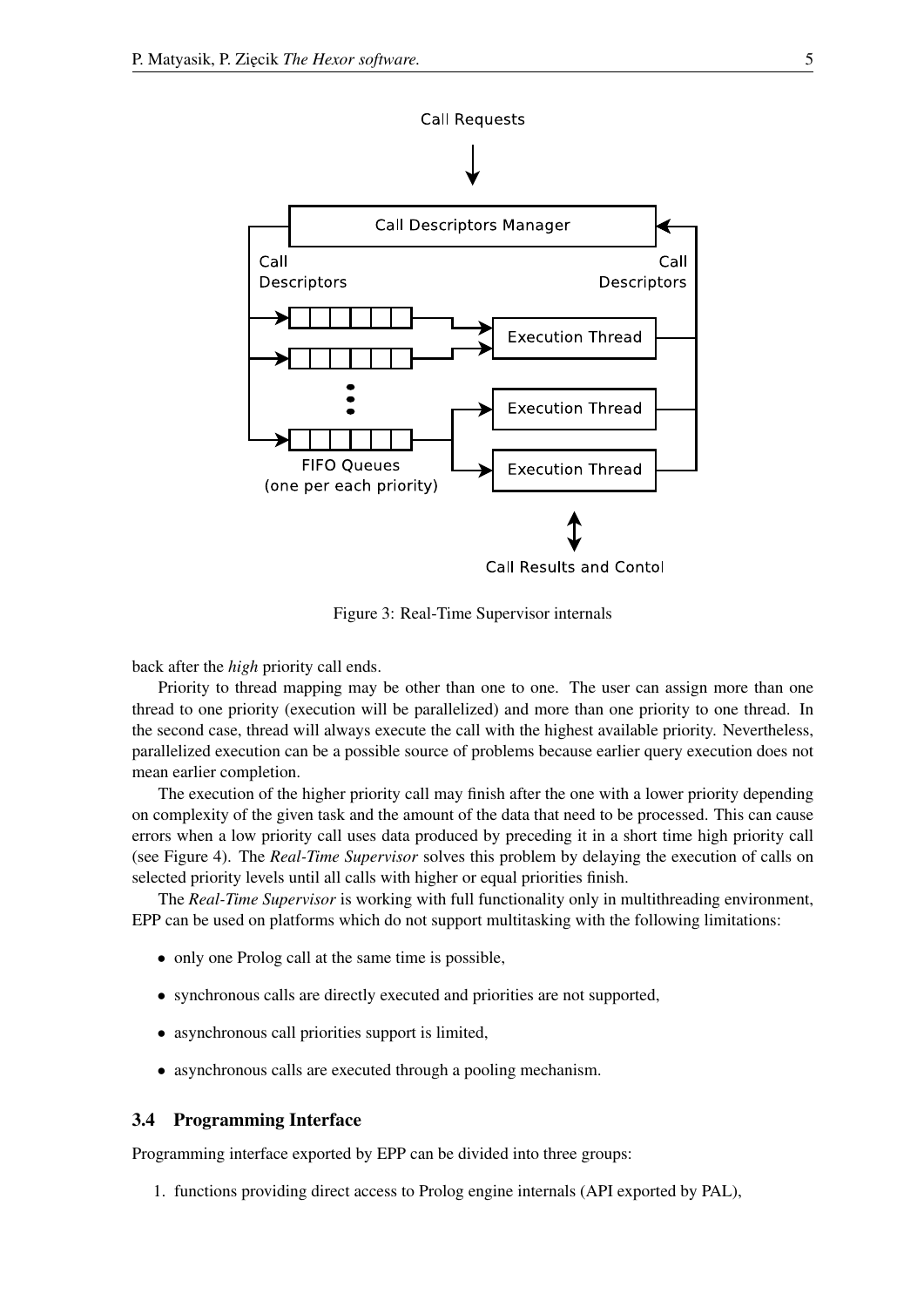

Figure 4: Prolog Threads synchronization and Delayed Execution example.

- 2. functions providing access to Prolog engine through Embedded Prolog Platform components,
- 3. functions for Embedded Prolog Platform management.

It is important to distinguish between different function types - some calls are valid only when the Prolog interpreter is in a specific state and its improper usage can destabilize the Prolog's interference engine. In regard to these restrictions, different function types have different prefixes in EPP.

All functions and data types with  $p \perp$  prefix provide the direct access to the Prolog interpreter internals and should be used with extreme caution. Calls with names starting with epp\_ are exported by EPP and allow unrestricted and safe Prolog usage. The EPP\_ prefix is used for platform management calls.

## 3.5 Prolog management API

int pl\_init\_from\_state(const char \*statefile)

Initializes the Prolog Engine from a given *statefile*. This call MUST be invoked at the application startup before any other call to Prolog and/or EPP. It MUST be invoked from the main application thread also. *Statefile* can be generated from the Prolog code by the *epp-compile* utility.

```
int pl_shutdown(void)
```
Shutdowns the Prolog engine and EPP. This call SHOULD be invoked just before the application exit.

```
int pl_register_predicate(const char *name, unsigned int arity,
pl_predicate (*function)())
```
Registers a given *function* as the Prolog predicate *name/arity*. Examples of predicates written in C can be found on Listing 2.

int pl\_console(void)

Starts the Prolog console if used interpreter has one. The console provides direct access to Prolog and can be used for application debugging and monitoring (see Listing 2).

### int pl\_attach\_engine(void)

Attaches the Prolog engine to a current thread. This call MUST be invoked at the start of each application thread which uses  $p \perp *$  calls for communication with Prolog, except the main thread (the one which invoked int pl\_init\_from\_state()).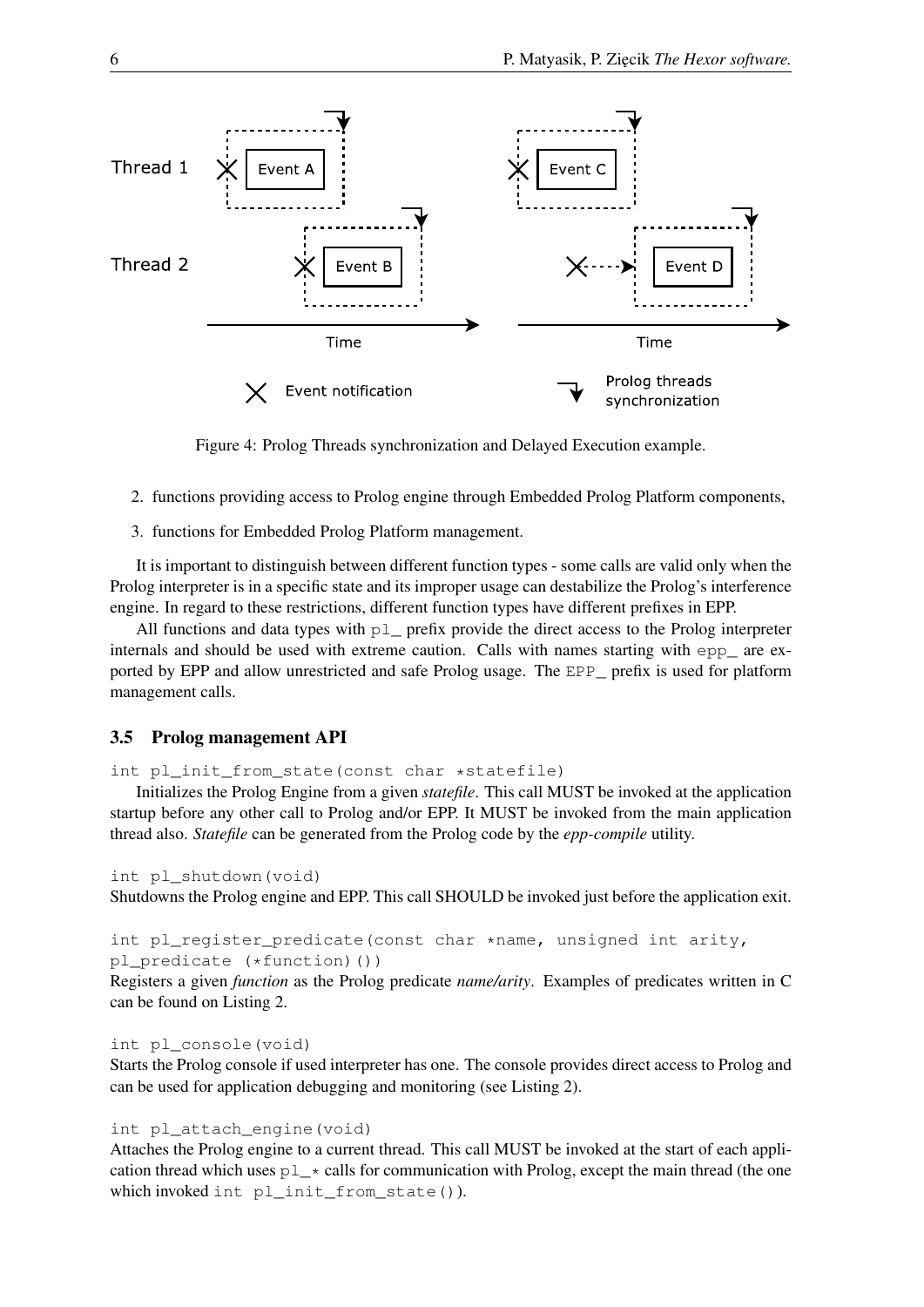| $C/C++$ data type     |
|-----------------------|
| $\log$ / $\log$ *     |
| double / double *     |
| const char */ char ** |
| void $*$ / void $**$  |
| (none)                |
|                       |

Table 1: Parameters specification directives mapping to C data types.

```
int pl_detach_engine(void)
```
Detaches the Prolog engine from the current thread. This call MUST be invoked at the end of each application thread which uses  $p \perp *$  calls for communication with Prolog, except the main thread (the one which invokes pl\_shutdown()).

```
int pl_is_engine_attached(void)
```
Returns PL TRUE if a calling thread has the Prolog engine attached.

```
int pl_is_engine_idle(void)
```
Returns PL TRUE if a calling thread has the Prolog engine attached and it is not executing a query.

### 3.6 Prolog query API

The Prolog Abstraction Layer provides simple, but powerful interface for making the Prolog queries. Call convention is similar to standard C  $print f()$  function. Each predicate argument must be specified as exactly one character (representing data type) in *params\_spec* string. The case of these characters represents the data transfer direction. Lowercase characters represent C to Prolog data conversion and uppercase Prolog to C. The list of supported data types with representation parameters specification can be found in Table 1.

```
int pl_open_query(pl_query *query, const char *predicate, const char
*params_spec, ...)
```
int pl\_vopen\_query(pl\_query \*query, const char \*predicate, const char \*params\_spec, va\_list args)

The above function opens full featured Prolog query. Parameters are as follow:

- $p\perp$  query the pointer to epp\_query data type holding the query state,
- predicate the predicate name to call,
- params the *params* string specification as presented in Table 1.

```
1| pl_query q;
2 volatile long r;
3
4 / / p r e d i c a t e (+ , −)
5 \vert \text{pl\_open\_query}(\&q, \text{ "predicate", "sL", "Argument, 1", &r);}6 while ( pl\_next\_solution(kq))7 printf ("Query Result: \%l \n\cdot n", r);
8| pl_close_query(&q);
```
#### Listing 1: Prolog query example

```
int pl_next_solution(pl_query *query)
Requests next solution from the given query.
```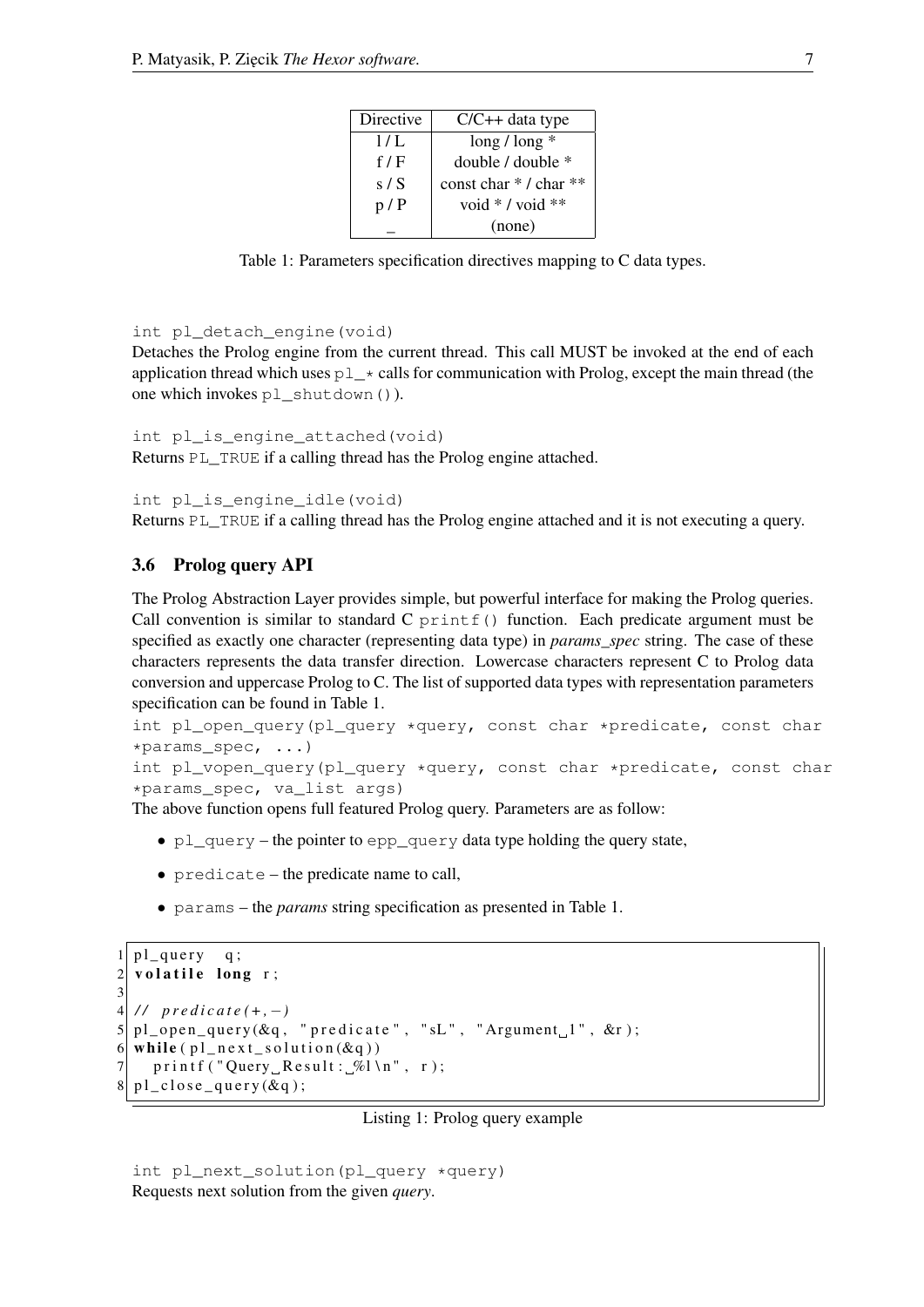void pl\_close\_query(pl\_query \*query)

Closes the given *query*. After calling this function, no other results related to specified *query* can be obtained from the Prolog engine.

```
int pl_call(const char *predicate, const char *params_spec, ...)
int pl_vcall(const char *predicate, const char *params_spec, va_list
args)
```
Invokes a simple Prolog query - only the first solution is returned. Parameters are as follows:

- predicate the predicate name to call,
- pl\_query the pointer to epp\_query data type holding the query state,
- params\_spec the *params\_spec* string specification as presented in table 1.

For every parameter specified in *params\_spec* string an appropriate C variable must be provided as a list of names or via *va\_list* structure.

It is forbidden to execute any of the presented functions in the definitions of the Prolog predicates.

## 3.7 Prolog predicate API

```
int pl_term2long(long *i, pl_term t)
int pl_term2string(const char **s, pl_term t)
int pl_term2float(double *d, pl_term t)
int pl_term2pointer(void **p, pl_term t)
Converts Prolog term to C data type. Returns PL_TRUE if the conversion was successful. Can be
used only inside predicates.
```

```
int pl_long2term(pl_term t, long i)
int pl_string2term(pl_term t, const char *s)
int pl_float2term(pl_term t, double d)
int pl_pointer2term(pl_term t, void *p)
Converts C data type to Prolog term. Returns PL_TRUE if the conversion was successful. Can be
used only inside predicates.
```

```
int pl_longUterm(pl_term t, long i)
int pl_stringUterm(pl_term t, const char *s)
int pl_floatUterm(pl_term t, double d)
int pl_pointerUterm(pl_term t, void *p)
Unification functions. Returns PL_TRUE if the unification was successful. Can be used only inside
predicates.
```
## 3.8 EPP query API

```
int epp_call(unsigned int priority, const char *predicate, const char
*params_spec, ...)
int epp_vcall(unsigned int priority, const char *predicate, const char
*params_spec, va_list args)
int epp_open_query(epp_query *query, unsigned int priority, const char
*predicate, const char *params_spec, ...)
int epp_vopen_query(epp_query *query, unsigned int priority, const char
*predicate, const char *params_spec, va_list args)
int epp_next_solution(epp_query *query)
```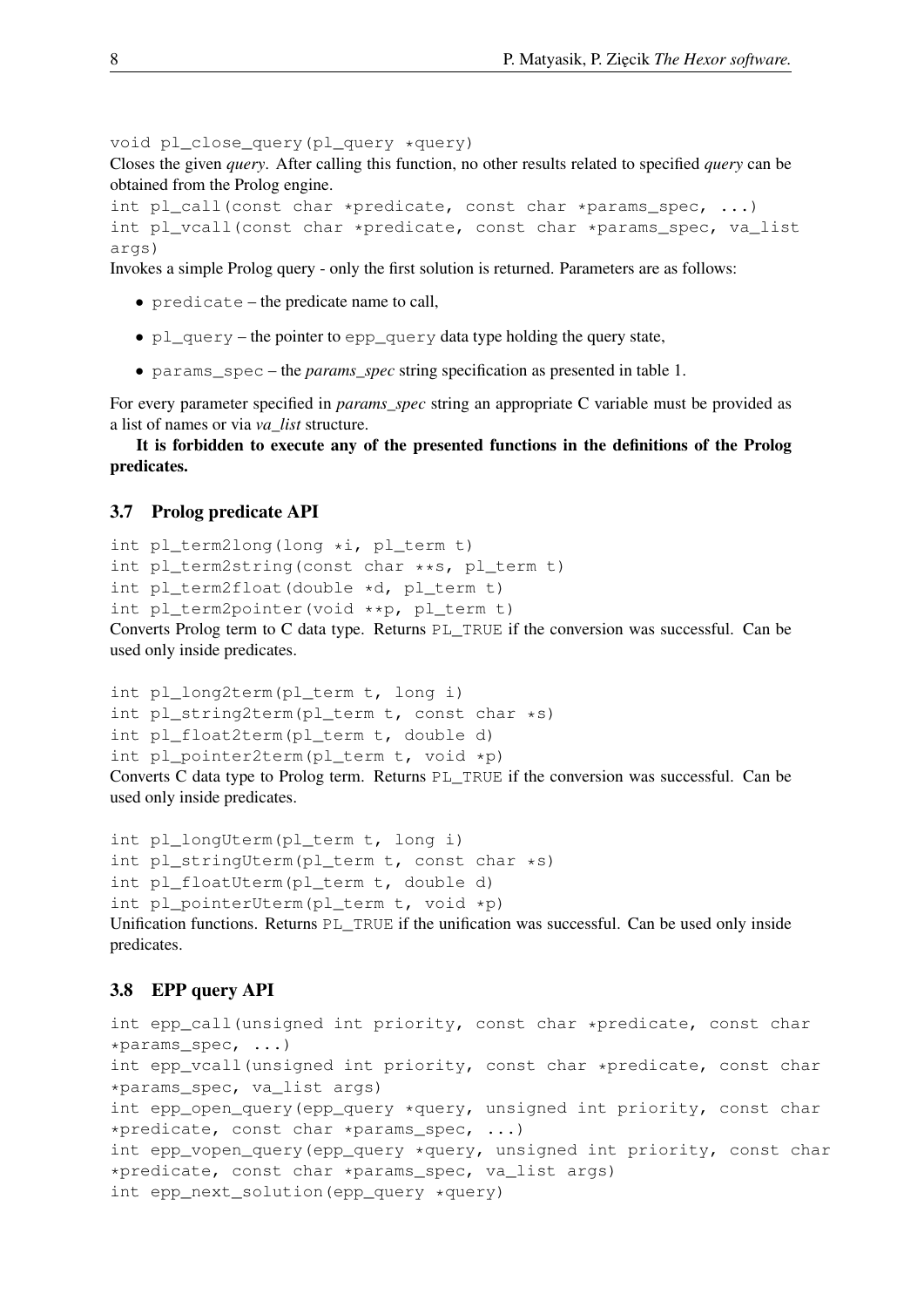void epp\_close\_query(epp\_query \*query)

These calls are similar to the Prolog query API. If a priority is equal to EPP\_DIRECT\_CALL, then queries are executed directly in the current thread. Elsewhere queries are routed through the Real-Time Supervisor with a given priority. With EPP\_DIRECT\_CALL priority, there are no differences in the execution with pl\_call( $\dots$ ) and pl\_vcall( $\dots$ ) functions.

```
int epp_acall(epp_notify_function callback, void *userdata, unsigned
int priority, const char *predicate, const char *params_spec, \ldots)
int epp_vacall(epp_notify_function callback, void *userdata, unsigned
int priority, const char *predicate, const char *params_spec, va_list
args)
```
The above function prototypes represent asynchronous query API. The parameters are as follows:

- callback the callback function name,
- userdata the pointer to user data,
- priority the priority of call,
- predicate the predicate name to call,
- params\_spec the *params\_spec* string specification as presented in table 1.

## 3.9 EPP management API

unsigned int EPP\_Process(unsigned int maxevents, unsigned int min, unsigned int max, unsigned int flags)

Executes maxevents queries queued in Real-Time Supervisor with priorities between min and max in current thread. This call will block waiting for new queries unless EPP\_NO\_BLOCK flag was specified. Number of executed queries is returned.

void EPP\_ProcessUnblockAll(void) Unblocks all EPP Process() calls waiting for new queries.

## 3.10 Examples

The Example from Listing 2 shows how to create Prolog predicate in C. The hello predicate function is defined. This function will be called after running associated predicate in the Prolog code. The function must return pl\_predicate value and may only take  $p \perp$  term type as an argument. The function from the example takes one string argument and prints it to the standard output. In the *main* function pl\_register\_predicate is called which connects the C language function pointer to the Prolog predicate name. This example also shows how to run a console in one of the threads. In more complicated applications, a console may by attached to one of many Prolog executing threads, allowing for debugging and monitoring the program.

Listing 3 presents an asynchronous call example. In the main function the Prolog engine is initialized and epp\_acall function is called. All solutions are returned by the registered earlier callback function. The *callback* function may return two values:

- EPP\_NEXT\_SOLUTION then next solution is generated if it exists,
- EPP\_CLOSE\_QUERY then no other solutions are returned.

The execution of the epp\_acall function does not block the program execution. The call to the Prolog engine is started in EPP\_Process function. Before starting EPP\_Process function, more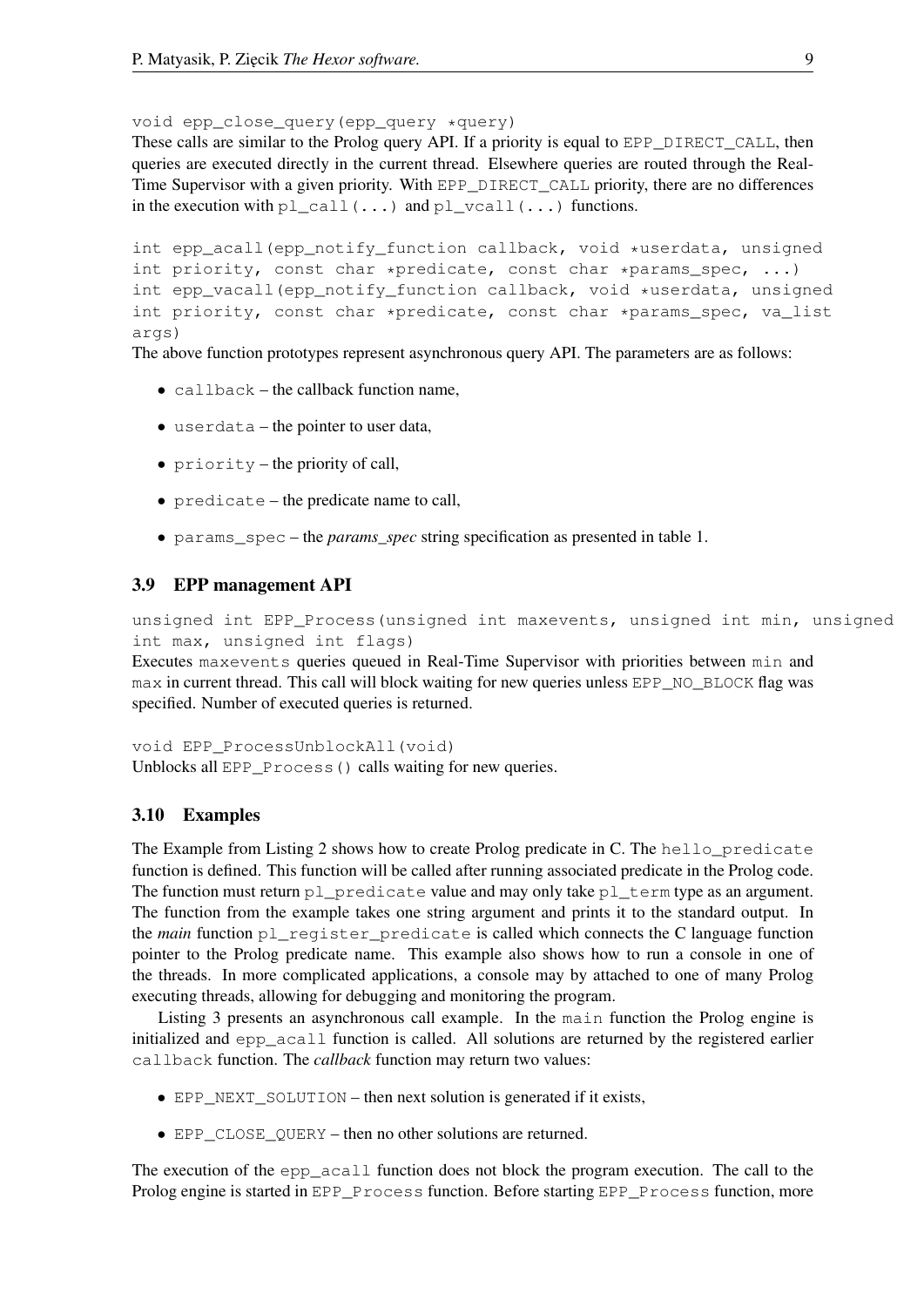```
#include \leq stdio .h>
2 \mid \text{Hinclude} clude <malloc.h>
3 \mid \text{H} include \text{cepp}/epp.h>
4
5| pl_predicate hello_predicate (pl_term a) {
6 const char *str;
7
8 if ( p l_term 2 string (\& str, a ) = PL_TRUE ) {
9 printf ("Hello\mathcal{S}_\text{S} !\n", str); free (str);
10 return (PL_TRUE);
11 }
12 return (PL_FALSE);
13 }
14
15 int main (int argc, char *argv []) {
16 pl_register_predicate ("hello", 1, hello_predicate);
17 pl_init_from_state (*argy);
18 pl_console();
19 pl_shutdown();
20 return (0);
21 }
```
Listing 2: Prolog predicate written in C

than one call may by queued. Every solution returned by the Prolog call execution runs an appropriate callback function once.

The Prolog code related to this example (see Listing 4) are simple three predicates with integer data.

The example from the Listing 5 is functionally identical to the previous one. The major difference is how the Prolog engine is executed. In this code, Prolog runs from a different thread and executes all queued calls according to EPP\_Process function specification. According to that scheme, more than one thread may by created and more than one EPP\_Process functions may be executed simultaneously. A proper choice of the EPP\_Process function parameters allow for prioritized Prolog goals execution. The EPP\_ProcessUnblockAll function (see line 33) allows computation to start in all created threads.

## 4 The Hexor Control Software design

The *Hexor* robot is controlled from the host computer via wireless serial link. The control adapter is connected to the *USB* and recognized by the Operating System as an additional serial port. Under Windows OS it is *COMX:* and under Linux */dev/ttyUSBX*. Control adapter is based on FTDI (FT232BM) RS232 to USB converter and other operating systems also support it(FreeBSD, MacOS).

Communication between the Hexor robot and the host computer is always initiated by the latter. Communication protocol is based on frames presented in Figure 5. The upper diagram presents the frame without arguments. The lower diagram shows one with arguments.

The CRC of every frame id computed by algorithm from Listing 6. The size of the variable *frame* should be at least one byte bigger than the size of the frame with data. The CRC of the frames received from the robot is computed by the same algorithm.

#### 4.1 Hexor control commands

The Hexor robot recognizes control commands presented in Table 2. The *ACK* in the response column means that the robot sends the frame with no data and the same command code.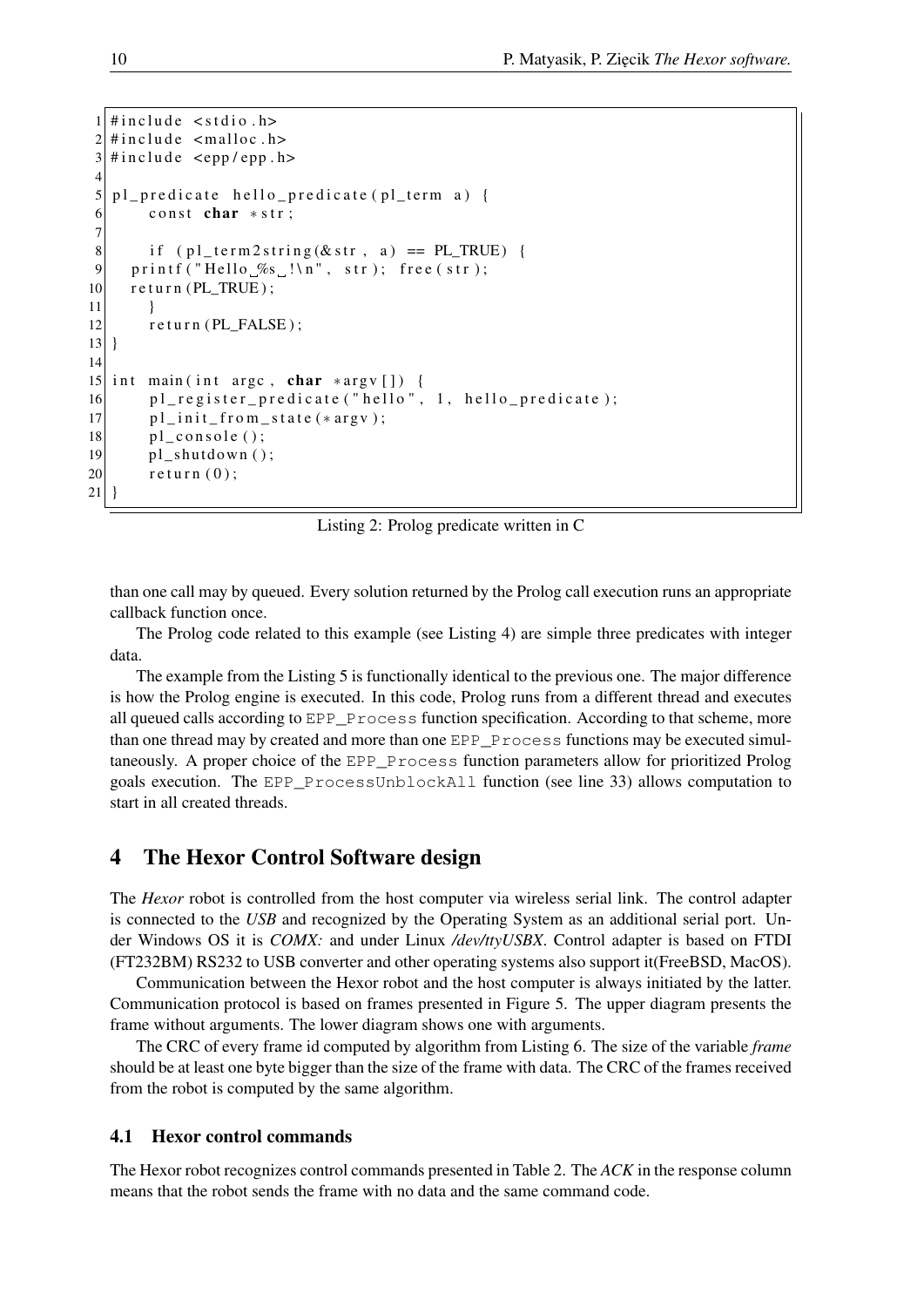```
1 \mid \text{Hinclude} \leq stdio .h>
2 \mid \text{Hinclude} \leq epp/epp.h>
3
4 int callback (int retval, void *userdata) {
5 static unsigned int call = 1;
6 long * i = (long*) userdata;
7
8 if (retval == PL_TRUE) {
9 printf ("<CALL_%u>_TRUE:\t_%li\n", call++, *i);
10 } else if (retval == PL_FALSE) {
11 printf ("<CALL \%u> FALSE\n", call ++);
|12| } else {
13 printf ("<CALL \%u> ERROR\n", c all ++);
14 }
15 return (EPP_NEXT_SOLUTION);
16}
17
18 int main (int argc, char *argv[]) {
19 long i;
20 pl_init_from_state (*argv);
21 epp_acall(callback, \&i, 0, "counter", "I", \&i);
22 EPP_Process (-1, 0, 0, EPP_NO_BLOCK);
23 pl_shutdown();
24 return (0);
25 }
```
Listing 3: Asynchronous call C code

```
1 counter (1).
```

```
2 counter (2).
```

```
3 counter (3).
```


The *move* command requires an additional data presented in Table 3. Data sent with this command determines whether the robot moves in a particular direction or stops. After receiving a movement command the robot starts to move in a specified direction until the next movement related command is received or sensors detects an obstacle.

The *read sonar and thermometer* command returns two bytes of data. First of them is a sonar reading whch is proportional to the distance from obstacles. The sonar effective range is between 3 and 300 cm. The second value is a temperature measured by a digital thermometer mounted on Hexor's main board. The measurement is in the Celsius degrees scale.

The *set head position* command requires two parameters. The first one is a horizontal position. The effective values for that parameter vary from 0x44 to 0xf5 and they correspond to the maximum left and maximum right position. The second parameter is a vertical position. Setting this value to 240 levels the camera head.

The *control external devices* command allows for turning on and off the power for additional devices. Data sent with this command is a bit mask that represents new power state. If the bit is set, the device will be turned on. The detailed bit description is presented in Table 4.

The *read thermometer* command returns current temperature measured by the sensor. Description of the data is analogical to *read sonar and thermometer*.

The *send new robot id* command permits to change the robot's personal id. The data sent with this command is a byte value representing a new robot's id. After that operation, the new robot's id should be used in communication.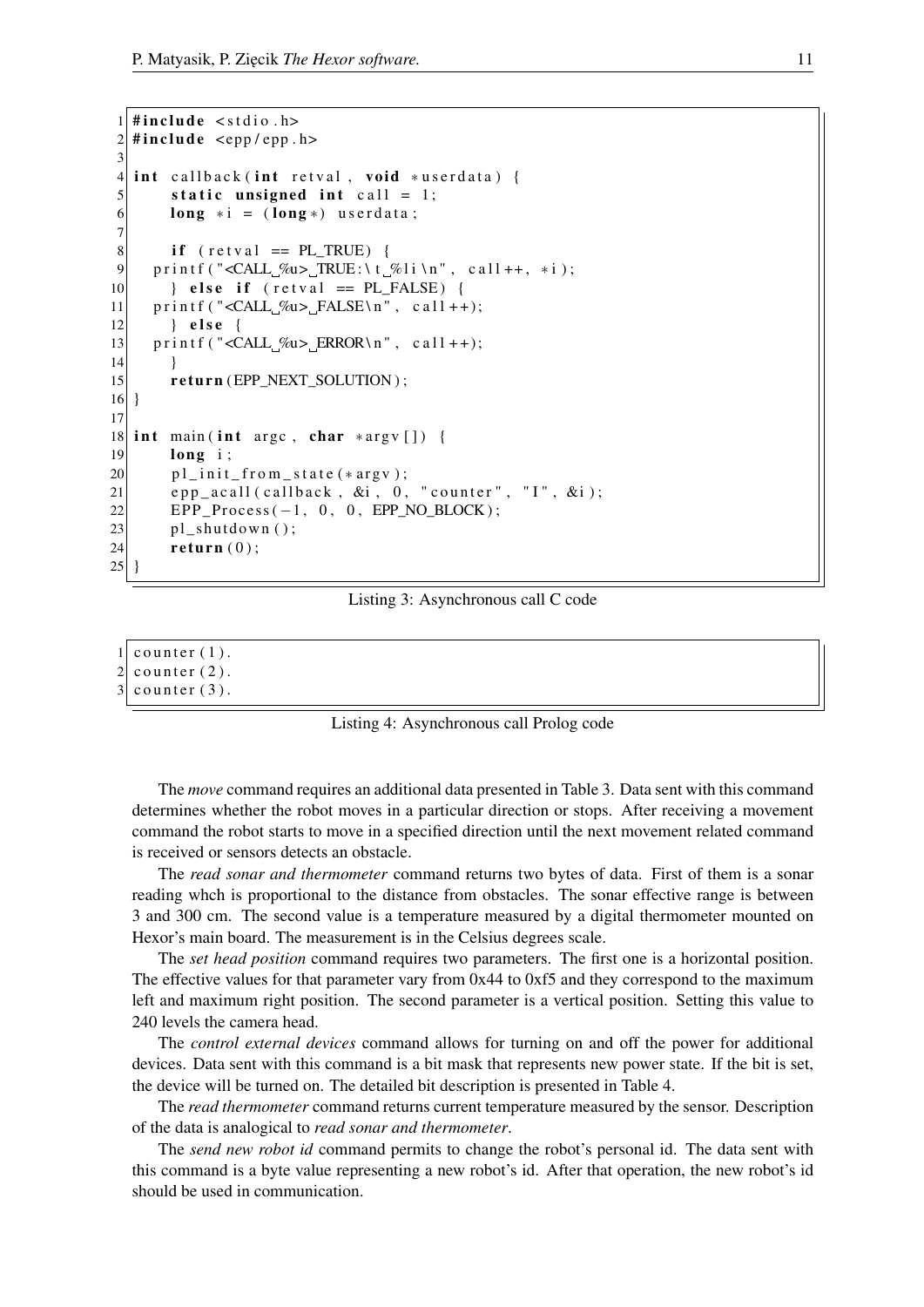```
1 \mid \text{Hinclude} \leq stdio .h>
2 \mid \text{Hinclude} \leq pthread .h>
3 \mid \text{Hinclude} \leq unistd . h>
4 \nparallel #include <epp/epp.h>
5
6 void *thread (void *unused) {
7 pl_attach_engine ();
8 EPP_Process (-1, 0, 1, 0);
9 pl_detach_engine();
10 return (NULL);
11}
12
13 int callback (int retval, void *userdata) {
14 static unsigned int call = 1;
15 long * i = (long *) userdata;
16 if (retval == PL_TRUE) {
17 printf ("<CALL \text{\%u}) TRUE : \t \text{\%li} \n", call ++, *i);
18 } else if (retval == PL_FALSE) {
19 printf ("<CALL %u> FALSE\n", call ++);
20 } else {
21 printf ("<CALL %u> ERROR\n", call ++);
22 }
23 return (EPP_NEXT_SOLUTION);
24 }
25
26 int main (int argc, char *argv []) {
27 p thread _t t;
28 long i;
29 pl_init_from_state (*argv);
30 p th r e a d _ c r e a t e (& t, NULL, th r e a d, NULL);
31 epp_acall(callback, &i, 0, "counter", "I", &i);
32 usleep (100*1000);
33 EPP_ProcessUnblockAll();
34 u s le ep (100*1000);35 pl shutdown ();
36 return (0);37 }
```
Listing 5: Asynchronous call C code with multithreading

|                 | frame<br>length | reserved               | destination<br>address |         | source<br>address |                 | commnad | code                 | checksum |          |  |
|-----------------|-----------------|------------------------|------------------------|---------|-------------------|-----------------|---------|----------------------|----------|----------|--|
| frame<br>length | reserved        | destination<br>address |                        | address | source            | commnad<br>code |         | command<br>arguments |          | checksum |  |

Figure 5: The Hexor Communication Frames.

The *read sensors* command returns the current state of all *on/off* sensors including infrared and touch ones. The meaning of the sensors state byte is described in Table 5. The sensor is active when the corresponding bit is cleared.

## 4.2 C layer

The C Layer is a helper library providing functions for communicating with Hexor robot via serial link. The main goal of the library is to provide a reliable bidirectional link between the robot and the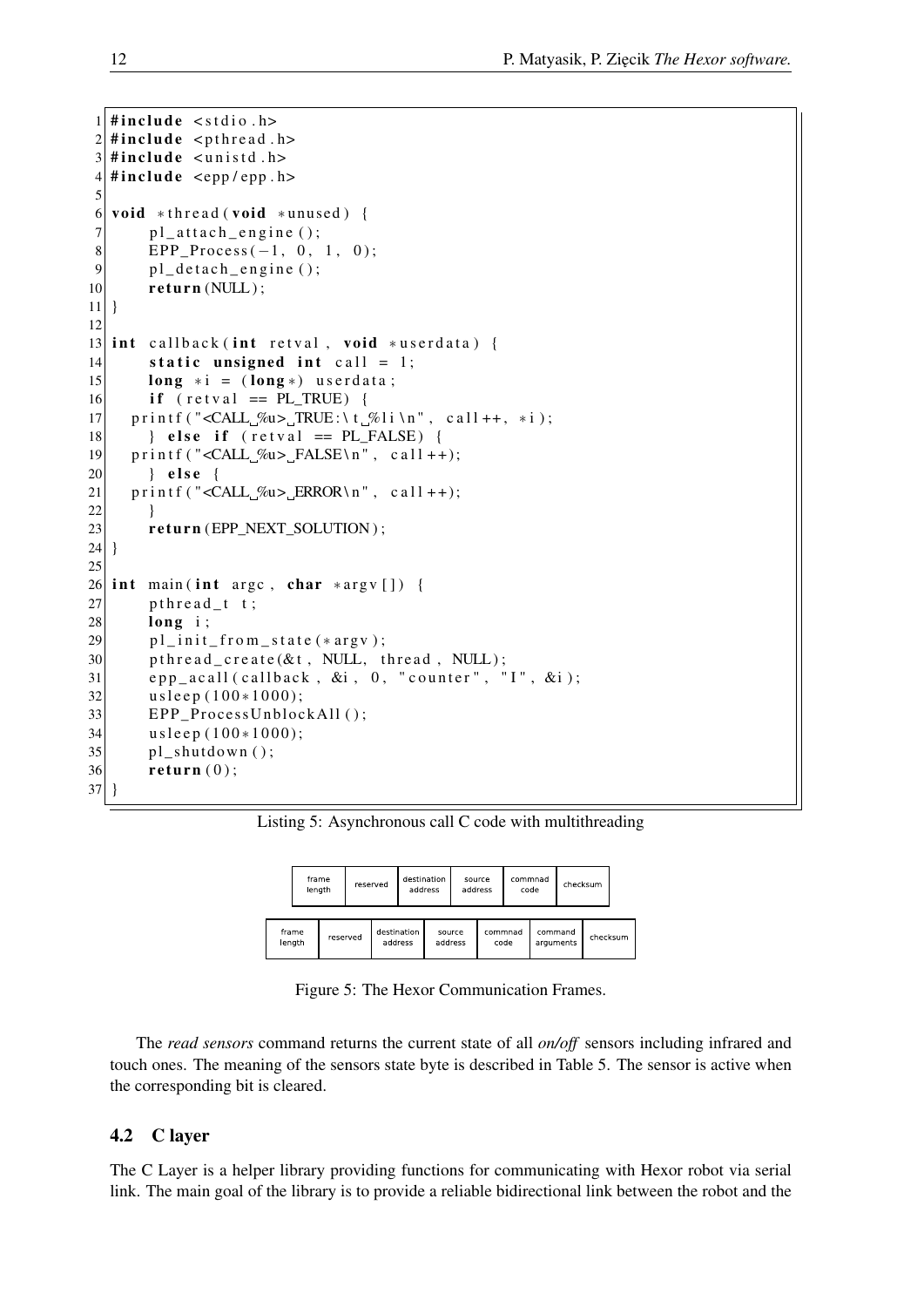```
1 void calculateCRC (unsigned char * frame)
2 {
3 unsigned char \text{crc} = 0;
4 int x = 0;
5 int len = frame [0];
6 const char cretab [256] =
7 { 0 x 00 , 0 x 5 E , 0 x B C , 0 x E 2 , 0 x 61 , 0 x 3 F , 0 x D D , 0 x 8 3 , 0 x C 2 , 0 x 9 C ,
8 . . / ∗ 256 v a l u e s ∗ /
9 0x0A, 0x54, 0xD7, 0x89, 0x6B, 0x35 };
10 frame [0]++;11 for (; x < (len); x++) {
|12| crc = frame [x] ^ crc;
13 crc = crctab [crc];
14 }
|15| frame [len] = crc;
16}
```

|  |  | Listing 6: CRC value computation |
|--|--|----------------------------------|
|--|--|----------------------------------|

| Command description      | Command code | Data IN           | Response                       |
|--------------------------|--------------|-------------------|--------------------------------|
| move                     | 0x20         | direction id      | <b>ACK</b>                     |
| read sonar and thermome- | 0x21         | none              | sonar and temperature readings |
| ter                      |              |                   |                                |
| set head position        | 0x23         | X, Y coordinates  | <b>ACK</b>                     |
| control external devices | 0x24         | new devices state | ACK                            |
| send new robot id        | 0x26         | new robot id byte | <b>ACK</b>                     |
| read sensors             | 0x27         | none              | sensors state                  |
| read thermometer         | 0x28         | none              | temperature readings           |

Table 2: Hexor Control Commands

host computer. Hexor robot is connected with the host via a wireless serial link. This requires a stable and fault tolerant middleware as a communication layer.

To allow the programmer to control the robot from multithreaded engine and provide error reporting facility, a few elements were taken into consideration during the development of the control library. First of all, sending a command to the robot is a complex activity. It consists of sending a frame with a command to robot and receiving a proper answer frame from the machine. That means a robot may have received a proper frame with new command to execute, it may have started executing it and a problem occurred while transmitting return frame to a host computer. Because of that, it is safe to send a command that brings the robot to a known state ( for example the *stop* command ) after receiving an error.To allow using library in multithreaded programs, only one command sequence may be executed at a time. A command sequence is sending a command and receiving a proper response or a timeout. To detect communication failures, the timeout is set before sending the frame with a command to the robot. The timeout equals two seconds and it is determined by the algorithm that runs on the robot (see Figure 1). If a proper communication frame is received before timeout the command sequence is considered to be successful, otherwise it is a failure.

|      |                                   | Direction    Stop   Forward   Backward   Left   Right |                               |  |
|------|-----------------------------------|-------------------------------------------------------|-------------------------------|--|
| Data | $\parallel$ 0x00 $\parallel$ 0x01 | 0x04                                                  | $\vert 0x02 \vert 0x03 \vert$ |  |

Table 3: Move command data description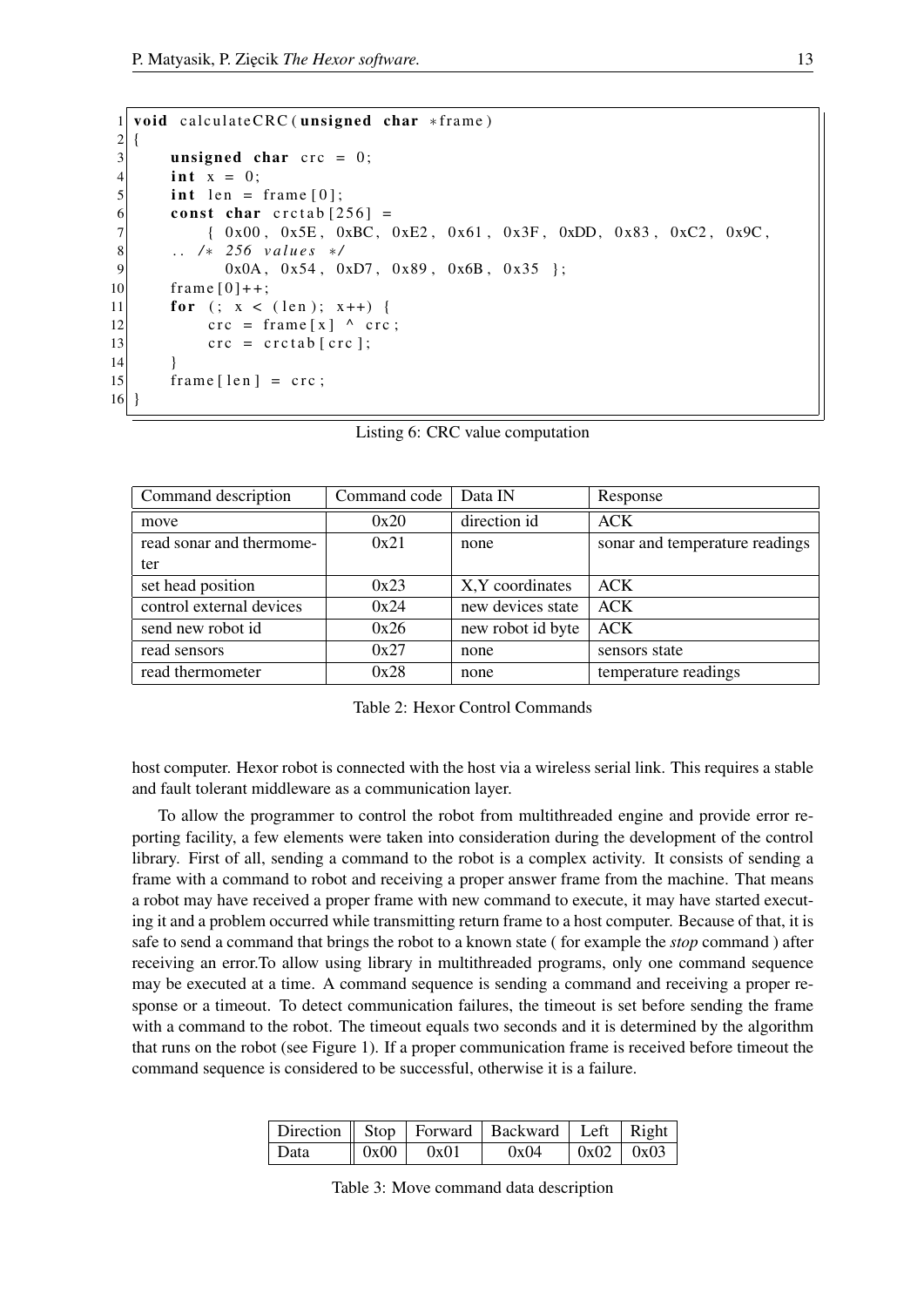| Bit no. |  |  |  |                                                                                                                                                                       |  |
|---------|--|--|--|-----------------------------------------------------------------------------------------------------------------------------------------------------------------------|--|
|         |  |  |  | Description $\parallel$ NC $\parallel$ NC $\parallel$ NC $\parallel$ NC $\parallel$ NC $\parallel$ Camera $\parallel$ Power connector 2 $\parallel$ Power connector 1 |  |

| Table 4: Power control word bit description |  |  |
|---------------------------------------------|--|--|
|---------------------------------------------|--|--|

| Bit no.     |      |       |       |       | ັ       |      |         |         |
|-------------|------|-------|-------|-------|---------|------|---------|---------|
| Description | none | left  | right | tront | left    | none | middle  | right   |
|             |      | touch | touch | IR    | back IR |      | back IR | back IR |

| Table 5: ReadIR bit description |  |  |  |  |
|---------------------------------|--|--|--|--|
|---------------------------------|--|--|--|--|

## 4.3 EPP layer

The EPP layer holds the *main* function that starts execution of a program and all definitions of Prolog predicates presented in section 4.4. This is also a place for preparing the multithreaded Prolog engine execution. The detailed description of chosen functions and instructions how to add another predicates to the Prolog API are presented below.

The delay predicate function presented on Listing 7 stops executing thread for specified amount of seconds. The function header is prepared according to EPP specification from section 3. It returns *pl\_predicate* value and all arguments are of type *pl\_term*. Internally the function uses the *usleep* procedure [3]. The return value of the delay predicate is *true* only if correct parameters are specified (see line 5) and *usleep* was not interrupted (see line 6).

```
1| pl_predicate delay_predicate (pl_term a)
2 \mid \{3 long d;
4
5 if ( pl_{term}2long(&d, a ) = PL_TRUE ) {
6 if (u \text{s} le p (d * 1000000) == 0);<br>return (PL TRUE);
            return (PL_TRUE);
8 }
9 return (PL FALSE);
10 }
```
Listing 7: Delay predicate definition

The *read\_sensors\_predicate* function from Listing 8 returns temperature and sonar readings from specified unit as Prolog terms. It presents the usage of the robot control library API with EPP API and also how to cope with transferring in/out parameters form C layer to Prolog layer and back. As a result, the new predicate is created for controlling the robot from the Prolog level. Similarly, other predicates may be constructed, related to hardware devices. The predicate returns *true* only if library function and all parameter conversions execute properly.

Listing 9 presents the *main* function of a program. It presents how to register defined C predicates to the Prolog engine, initialize the Prolog interpreter, set up multiple threads execution and firmly shutdown computation. In lines 4-8 the new predicates are registered. In line 9 the Prolog code linked with executable file is inserted into interpreter. In line 11 additional thread is created. In line 13 the Prolog goal is executed in the current thread. Line 15 shuts down the execution of the Prolog interpreter. Detailed descriptions of the presented functions may be found in section 3 and [3]. Additional threads may and may not be related to the Prolog interpreter execution. If they run Prolog goals, the execution will be as presented in section 3.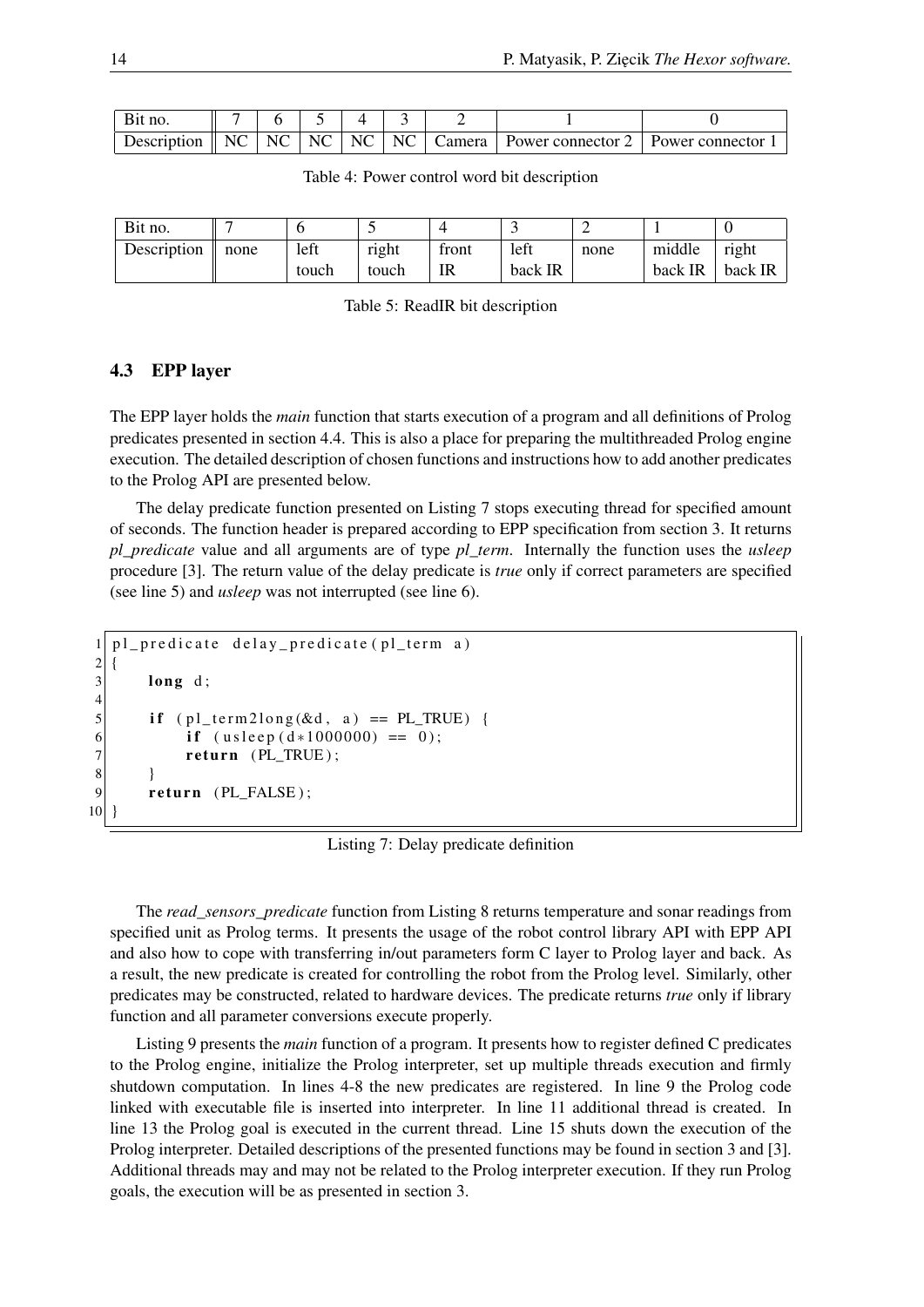```
1 pl _predicate read_sensors_predicate (pl_term u, pl_term a, pl_term b)
2 {
3 long temp, sonar;
4 long unit;
5 if ( pl_{term}2long(\& unit, u ) == PL_TRUE ) {
6 if (read sensors (unit, \&temp, \&sonar) == 0 \&\& pl long Uterm (a, temp)
7 & \& pl_longUterm (b, \text{ sonar}) {
8 return (PL_TRUE);
9 }
10 }
11 return (PL_FALSE);
12}
```
Listing 8: Read Sensors predicate definition

```
1 int main (int argc, char *argv [])
2 \mid \{3 pthread t t;
4 pl_register_predicate ("forward", 1, forward_predicate);
5 pl_register_predicate ("delay", 1, delay_predicate);
6 / ∗ . . ∗ /
7 pl_register_predicate ("readSensors", 3, read_sensors_predicate);
8 pl_register_predicate ("camera", 3, camera_predicate);
9 pl_init_from_state ( *argv);
10
11 pthread_create(\& t, NULL, thread, NULL);12 / / p l _ c o n s o l e ( ) ;
13 pl_c all ("runme1", NULL);
14 pthread_join (t, NULL);
15 pl shutdown ();
16 return (0);17 }
```


### 4.4 Prolog API

The API functions provided by presented in the previous sections software layers are presented below. API functions are written according to prolog syntax, where parameters prefixed with  $+$  are input parameters and those with leading − are output ones. In every command the *unit* parameter appears, which is the id number of the designated robot. All movement related commands start the execution of a specified movement until next movement command is received or the robot locates obstacles with its sensors.

- 1. forward(+unit) start moving forward,
- 2. backward(+unit) start moving backwards,
- 3. left(+unit) start turning left,
- 4. right(+unit) start turning right,
- 5. stop( $+$ unit) stop robot,
- 6. camera (+unit, +x, +y) x,y coordinates of sonar and camera Y=240 level, X=  $68 248$  ( max left - max right )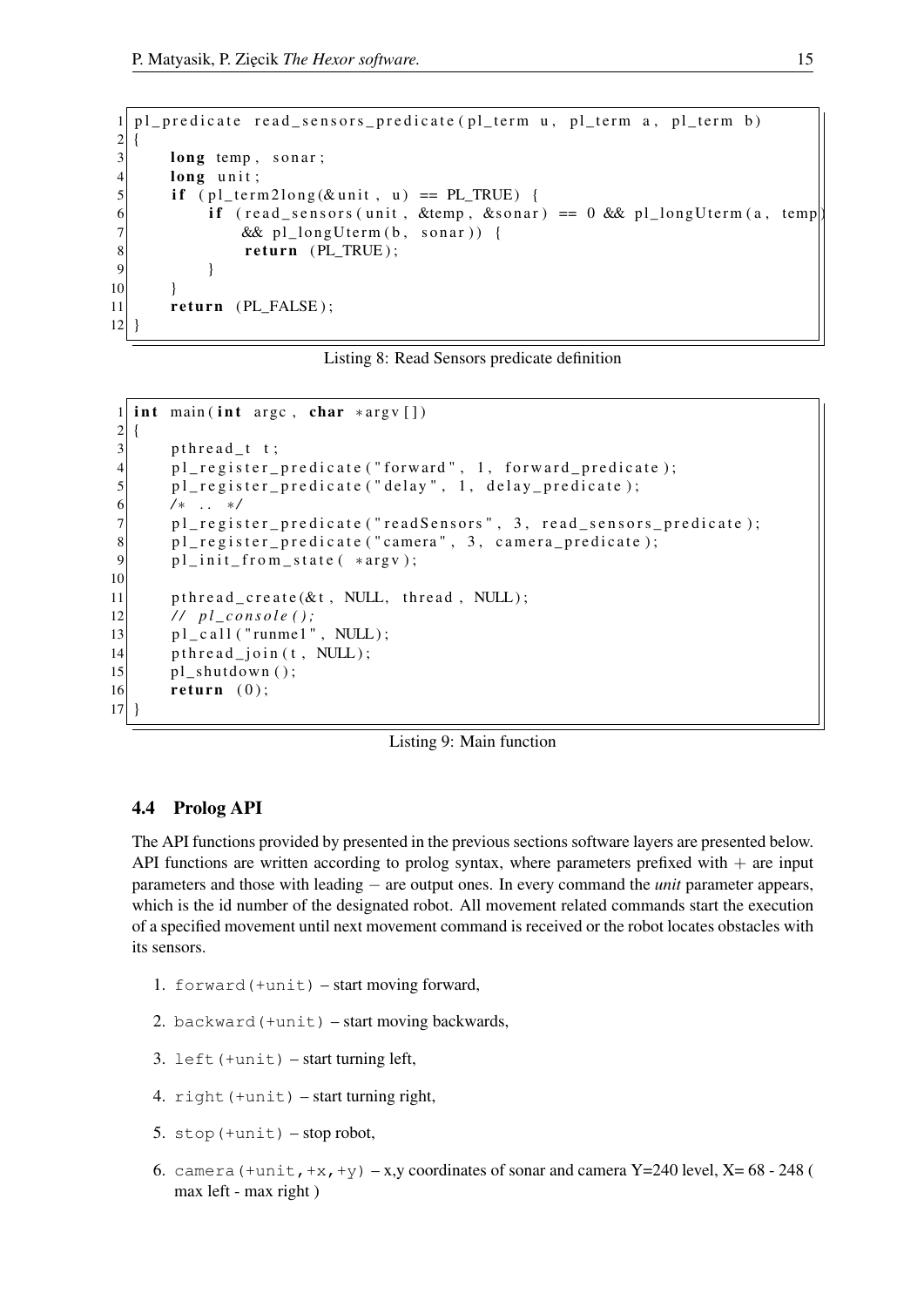- 7. cameraOn(+unit) start broadcasting data from camera,
- 8. cameraOff $(+unit)$  stop broadcasting data from camera,
- 9. readSensors(+unit,-temp,-sonar) read temperature and sonar data from robot,
- 10. readIR(+unit,-state) read touch and IR sensors state from robot,
- 11. delay(+seconds) delay specified amount of time.

Every predicate returns "0" if a command was successfully sent to the robot (see section 4.2). Otherwise, a nonzero value is returned and a programmer may take appropriate steps to react to errors.

## 5 Examples

Here are some simple examples presented to demonstrate the use of the programmers API introduced in Section 4.4.

The first example (Listing 10) presents how to achieve "one step" functions for a robot. According to Hexor's software presented in section 2, sending any movement command results in starting following that direction until another movement related command is received, or a stop command is sent. Thus, sending a movement command followed immediately by *stop* command results in executing a single step by a robot.

```
on e step forward (U): - forward (U), stop (U).
o n e s t e p l e f t (U): - l e f t (U), s t o p (U).
```
### Listing 10: One step example

The example from Listing 11 presents how to read sensors from Prolog. Lines 1 to 3 set up predicates for the program execution. The predicate *counter* holds data used for positioning the sonar head. The predicate *unit* holds the robot unit number and should be set to correct value. The *runme* predicate is executed from EPP level and it is a main goal for scan thread. In the presented example, it only fires another goal – *start*. The *start* predicate turns on the camera, sets the initial camera and the sonar head position and starts *sensors* predicate which actually preforms a scanning task.

The *sensors* predicates has the following goals: the first one, starting in line 6, checks if the camera's head has reached the maximum right horizontal position. If so, it returns the camera's head to the maximum left position. The second *sensors* predicate sets a new head position, reads and displays the sensor data. The values from sonar, IR and touch sensors are raw data. A sonar reading is proportional to the distance from the obstacles. Values returned by the readIR predicate should be interpreted as shown in Table 5.

The program performs scanning in infinite loop. It may be interrupted by a user or by a communication failure.

The example from Listing 12 presents a simple walking demo. The *unit* predicate holds the robot unit number, just like in the previous example. Also *runme* predicate has the same function as in the example from Listing 11. The *gohexor* predicate performs a walking task. It starts the camera and executes the movement in all directions for five seconds. In the end program writes *DONE* on the screen and turns off the camera. The second *gohexor* predicate is executed when a communication error occurs. This example, except for demonstrating programmers API related with movement, also shows tow to cope with errors.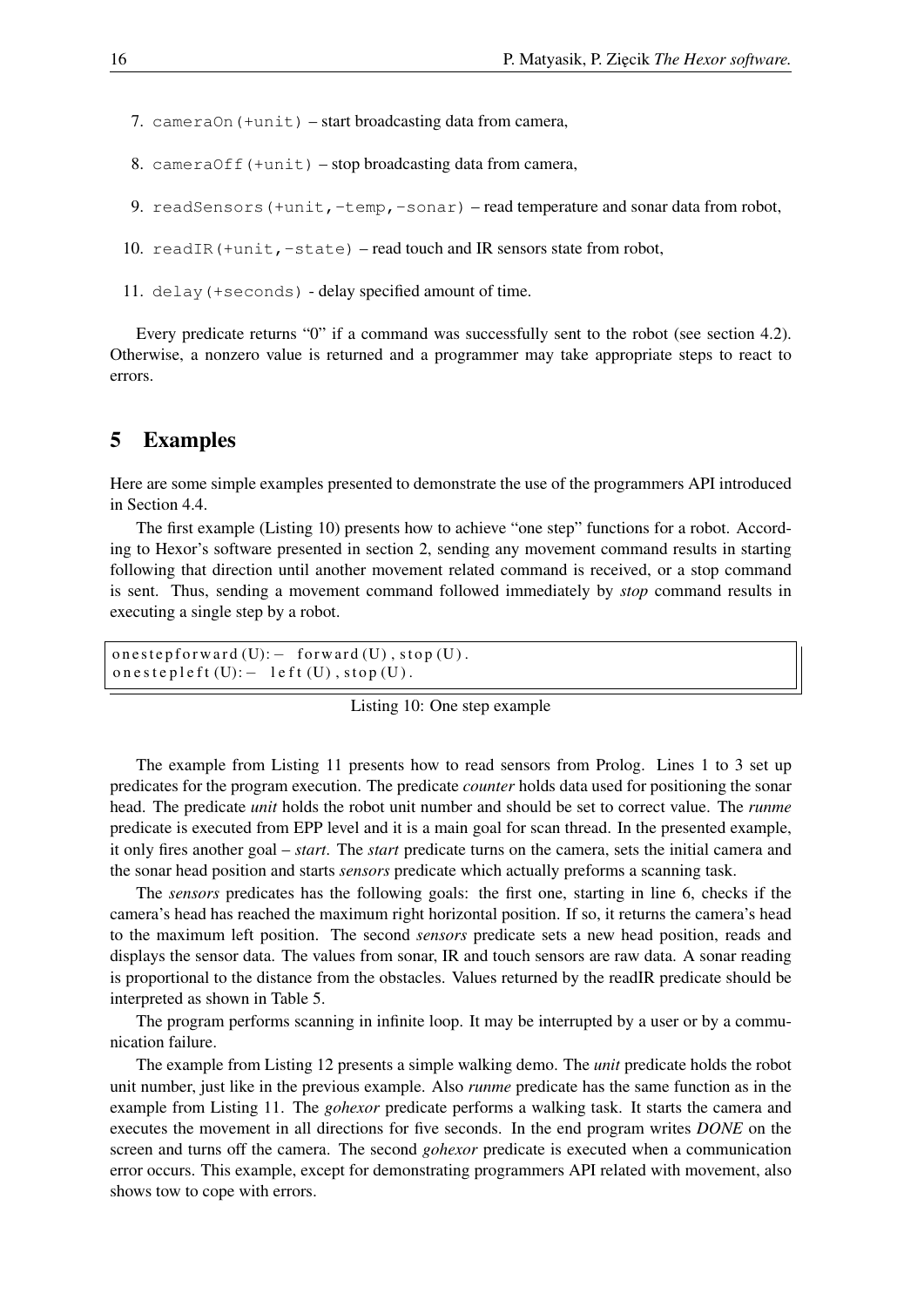```
1 : - dynamic counter / 1.
2 counter (68).
3 unit (11).
4 runme: - start.
5 \mid start := unit (U), cameraOn (U), camera (U, 68, 240), sensors.
6 \mid sensors: - counter (T), T > 240, retract (counter (\_)),
7 assert (counter (68)), !, sensors.
8| sensors: - unit (U), counter (T), X is T + 10,
9 retract (counter (\_)), assert (counter (X)), camera (U, X, 240),
10 read Sensors (U,A,B),
11 read IR (U,C),
12 write ('temp: ''), write (A),
13 write (' \text{Sonar}: \text{''}), write (B),
14 write ('\_ir : ''), write (C),
\vert 15 \vert nl, !, sensors.
```
Listing 11: Sensor scan example

```
1 unit (11).
2 runme: – gohexor.
3 gohexor: – unit (U), cameraOn (U), forward (U),
4 writeln ('forward'), delay (5),
5 backward (U), writeln ('backward'), delay (5),
6 left (U), writeln ('left'), delay (5),
7 right (U), writeln ('right'), delay (5),
\|8\| forward (U), writeln ('forward'), delay (5),
9 stop (U), writeln ('stop'), writeln ('DONE'), cameraOff (U).
10 gohexor: – writeln ('ERROR'), cameraOff(U).
```
Listing 12: Sensor scan example

## 6 Summary

The report presented control software architecture developed for *Hexor* mobile robot in detail. All layers were introduced, starting from the lowest one which holds communication procedures, through EPP component and EPP layer, ending on some usage examples. Initial concept of presented design was not to replace original Hexor's software, but to provide Prolog level API compatible with the original one.

Currently another project is in its development stage. A new software will be downloaded to the robot, instead of original *Basic* code based on embedded real time operating system. This should allow the robot to be asynchronous, and together with EPP, to achieve fully event driven control architecture.

## **References**

- [1] Atmel. *8-bit AVR Microcontroller with 128K Bytes In-System Programmable Flash ATmega128 ATmega128L*, rev. 2467g-avr-09/02 edition, 2002.
- [2] Atmel. *8-bit AVR Microcontroller with 8K Bytes In-System Programmable Flash ATmega8 ATmega8L*, 2486qs-avr-10/06 edition, 2006.
- [3] IEEE et al. Posix programmer's manual. Unix Man Pages.
- [4] P. Matyasik and G. J. Nalepa. Knowledge-based control of reactive systems with multi-layer architecture. In A. Napieralski., editor, *MIXDES 2007 : MIXed DESign of integrated circuits and*